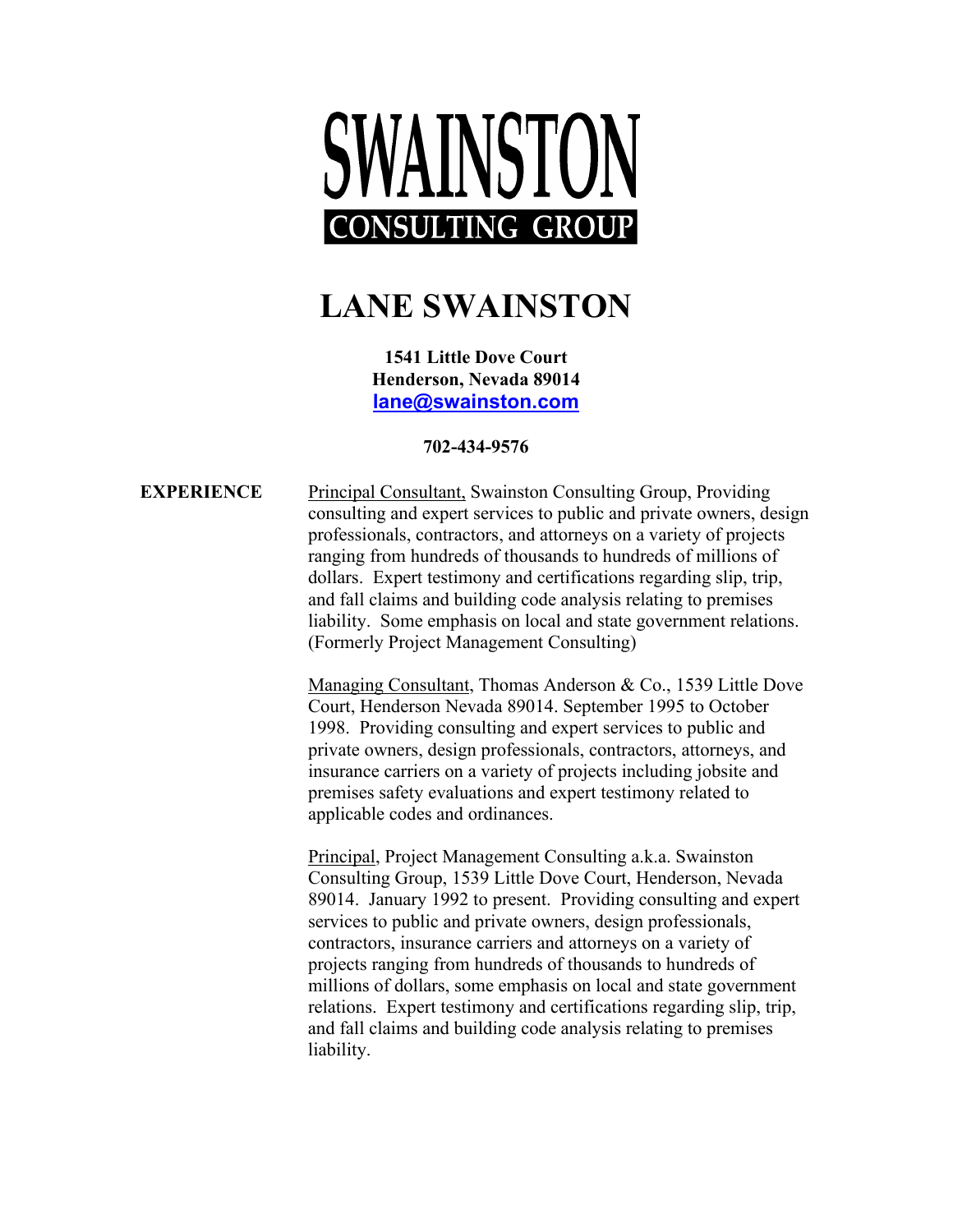Project Manager, High-Point, 1050 East Flamingo Road Ste., N-337, Las Vegas, Nevada 89119. January 1994 to June 1995. Construction related consulting for project management and litigation support on both public and private projects of all sizes. Clients included owners, contractors, design professionals, attorneys, sureties, insurance carriers, and lending institutions. Work during this time included comprehensive project management for capital improvements for the Chloride School District in Arizona and construction control services on the Phase 1 of the Hard Rock Hotel project. Many assignments related to jobsite and premises safety and liability. Offered testimony regarding code compliance, lighting, and safety.

Production Manager, Green Valley Electric, 714 W. Sunset Road, Henderson, Nevada 89015. March 1993 to January 1994. Part time. Responsible for contract administration, management systems and oversight of company policies and procedures including jobsite safety. Projects were primarily industrial and commercial with some emphasis on process controls including water and wastewater.

Director, Construction Management, Clark County School District, 2832 East Flamingo Road, Las Vegas, Nevada 89121. December 1989 to January 1992.

- Established a new Department to manage to the contract administration, design, construction and inspection of capital improvements valued at approximately ¾ billion dollars.
- Set up and implemented an extremely successful program for claims avoidance and resolution.
- Compressed a ten-year capital improvement program into five years with favorable impact on budgets.
- Directed the design and construction of over 50 new schools, 26 major additions, and several large support facilities.

Assistant Director, Engineering & Construction, Clark County School District 2832 East Flamingo Road, Las Vegas, Nevada 89121. December 1988 to December 1989.

- Organized a system for the design, construction, code compliance inspection, and contract administration of all capital improvements for the district.
- Completed over 65 million dollars worth of new facilities ahead of schedule with cost savings that allowed for the construction of an additional new school.
- Managed an in-house work force of over 70 employees and handled contract administration for dozens of design professionals and outside consultants.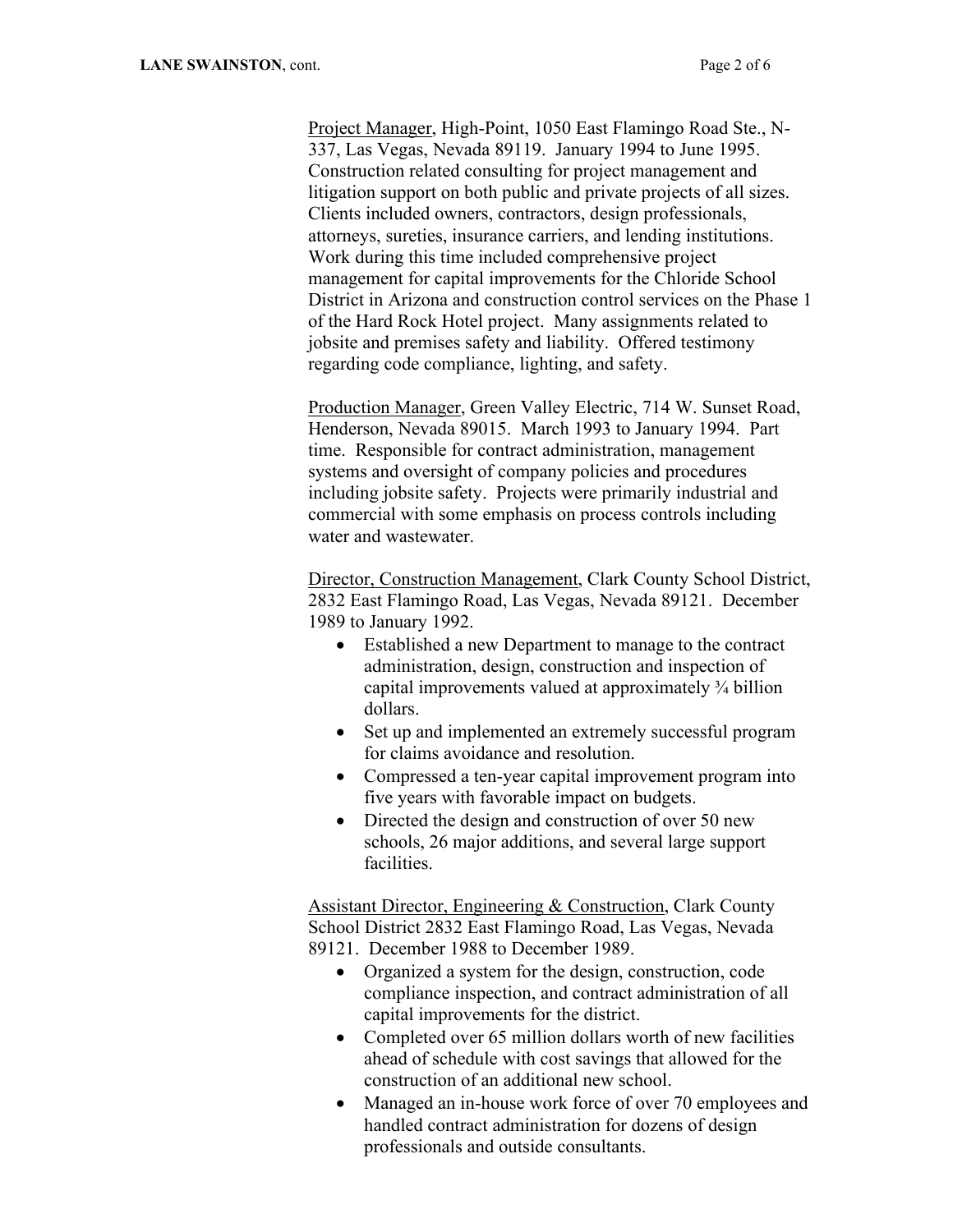• Responsible for Building Code Enforcement – served as Certified Building Official for Class A Building Department. Offered testimony regarding premises liability cases regarding District properties.

Coordinator, Architectural & Fire Retrofit, Clark County School District, 2832 East Flamingo Road, Las Vegas, Nevada 89121. March 1985 to December 1988.

- Set up and successfully carried out a multi-million dollar life safety retrofit program involving over 100 separate facilities.
- Implemented a computer based drafting network.
- Established constructability review and value engineering programs.
- Certified as a Building Official and was responsible for Plans Check and Building Code Interpretation and Enforcement including life safety and accessibility.
- Established standards for all contract documents and published a comprehensive procedures manual.

Project Coordinator, Atlandia Design, (Mirage Resorts), 3260 Industrial Road, Las Vegas, Nevada 89109. June 1983 to March 1985.

- Completed over 50 million dollars in new construction, along with extensive retrofit and remodel of existing facilities. Work included a new high-rise tower and major renovation and remodel work on two existing towers.
- Met extraordinary scheduling and logistical challenges without disrupting ongoing operations. Responsible for all aspects of safety relating to facility design and construction.

Teaching Assistant, Brigham Young University, School of Engineering, Industrial Education Department, Provo, Utah 84601. September 1982 to April 1983.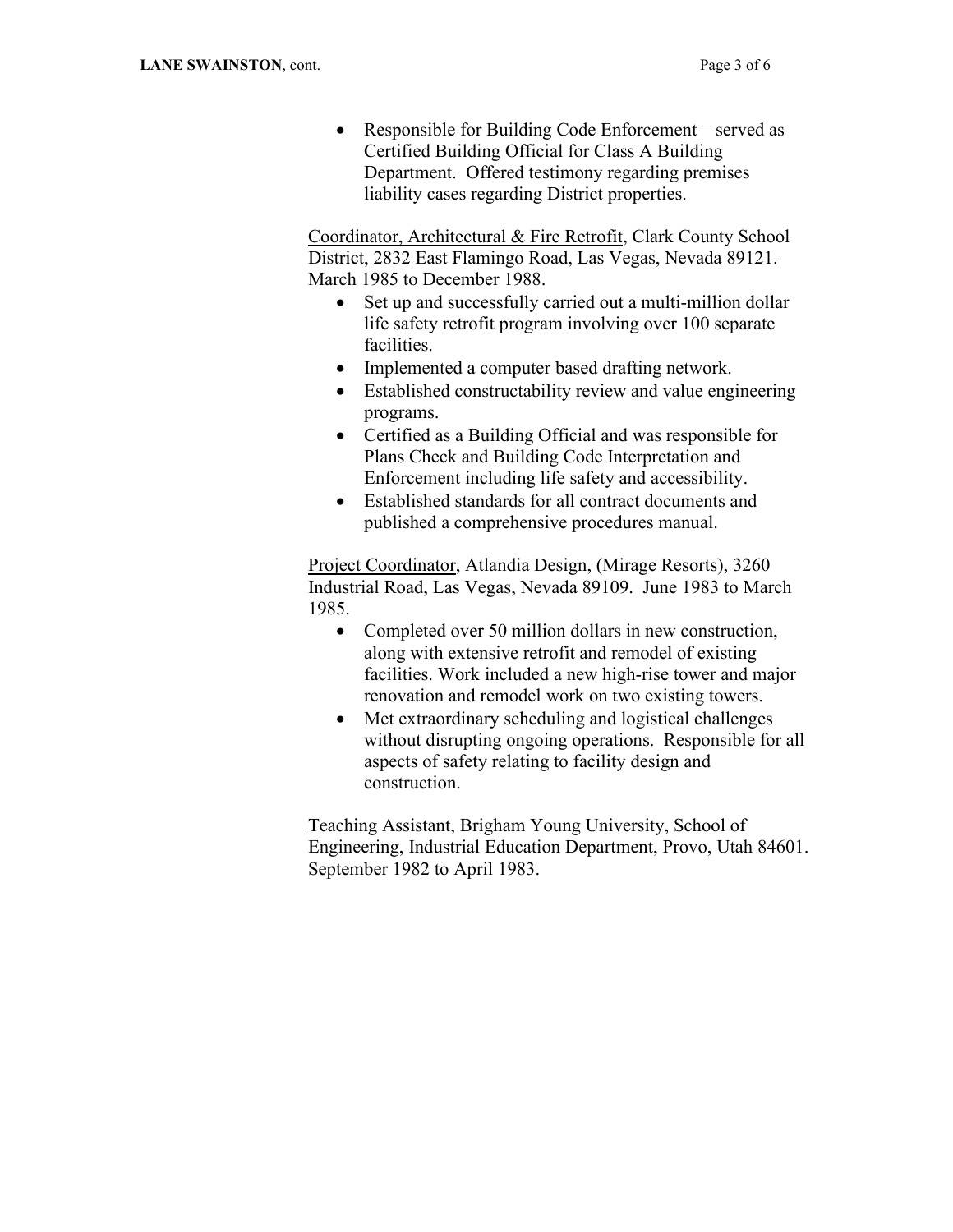### **EDUCATION** B.S. in Construction Management, Brigham Young University, Provo, Utah, April 1983. GPA 3.5 of 4.0. Major course work included studies in scheduling, estimating, contract administration and law, building systems and design, advanced materials and methods, HVAC systems, structural engineering, electrical, concrete, inspection and codes, engineering geology, accounting, technical writing, and business administration. Significant experience with computer based management systems. Postgraduate education includes presentation of and attendance at numerous professional seminars and certifications including "Fundamentals of lighting", certification course for English XL and BOT-3000E Tribometers, and University of North Texas Walkway Safety Certification Course

### **CERTIFICATIONS/ AFFILIATIONS**

- Certified Building Official (CABO) in 1987 (current with ICC).
- Licensed General Contractor, Nevada "B"/Utah E-100, B-100, R-100.
- 30 Hour OSHA Construction Certification.
- Nevada State Certified Safety and Health Practitioner.
- Current certification as an expert in the use of the English XL slip meter (CXLT).
- Current certification as an expert in the use of the BOT-3000E tribometer.
- Certified by the University of North Texas, Department of Mechanical Engineering as a Walkway Safety Auditor per ASTM F2948-13 Standard Guide for Walkway Auditor Qualifications.
- Nevada Licensed Reserve Study Specialist.
- Memberships in the
	- o American Arbitration Association,
	- o American Indoor Air Quality Council,
	- o American Society for Testing and Materials (ASTM) - Committees: D18 Soil and Rock; E34 Occupational Health and Safety; F01 Electronics; F13 Pedestrian/Walkway Safety and Footwear,
	- o American Society of Civil Engineers (ASCE),
	- o American Society of Nondestructive Testing (ASNT),
	- o American Society of Safety Professionals,
	- o Association of Professional Reserve Analysts,
	- o Community Associations Institute,
	- o Construction Management Association of America,
	- o Construction Specifications Institute,
	- o Council of Educational Facility Planners,
	- o Design and Construction Quality Institute,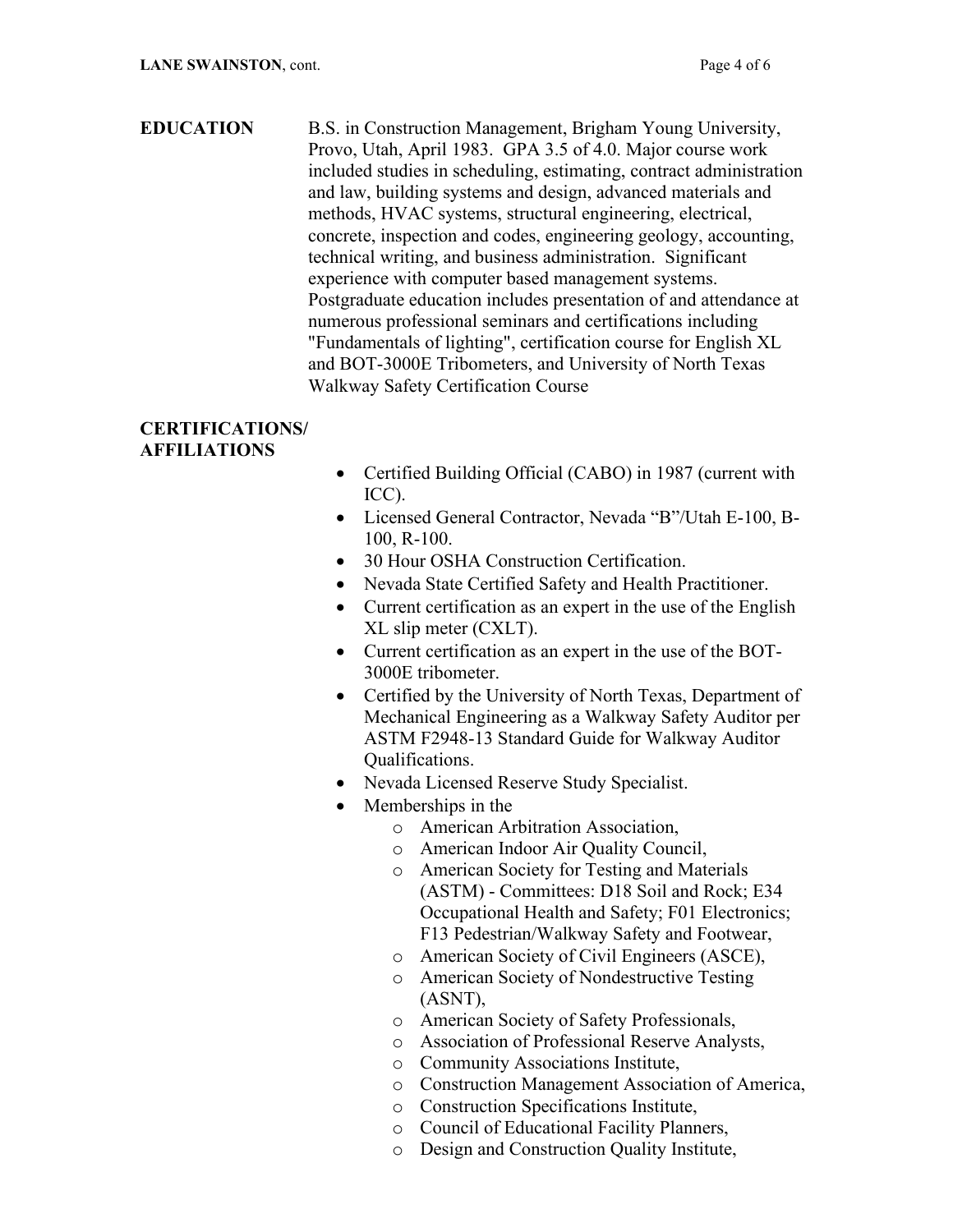- o Home Safety Council,
- o Human Factors and Ergonomics Society,
- o Illuminating Engineerning Society (IES) Committee: Testing Procedures,
- o International Association of Electrical Inspectors (IAEI),
- o International Code Council (ICC),
- o International Play Equipment Manufacturers Association (IPEMA),
- o International Society Aviation Photographers,
- o International Society of Explosives Engineers (ISEE),
- o National Academy of Code Administration,
- o National Aerial Photography Program (NAPP),
- o National Fire Protection Association (NFPA),
- o National Recreation and Parks Association (NRPA),
- o National Safety Council (NSC),
- o National Floor Safety Institute (NSFI),
- o Nevada Landscape Association,
- o Professional Aerial Photographers Association (PAPA),
- o Project Management Institute.
- Certified Professional Code Administrator (NACA).
- Multiple FEMA certifications.
- Appointed as an Fee Dispute Arbitrator by the State Bar of Nevada (2008 to Present)
- Adjunct faculty member at College of Southern Nevada teaching Building Codes.
- Certified Professional Code Administrator of the National Academy of Code Administration since 1988.
- Past certifications in various aspects of asbestos abatement.
- Presentation of paper to the International Convention of the Construction Management Association of America titled "Successful Management of a New School Construction Program".
- Presentation of paper at the American Society of Landscape Architects (ASLA) titled "Implementation of Photography with Landscape Architecture".
- Presentation of paper at the West Coast Casualty's Construction Defect Seminar titled "The Use & Abuse of Sampling and Extrapolation in Construction Defect Lawsuits: Construction Defect Claims-Is Your Team Complete?"
- Presentation of paper at the Wilson Management Aspen Conference "What Owners Expect from a Construction Contract".
- Fieldwork as an Ironworker, Carpenter, Teamster, and Electrician.